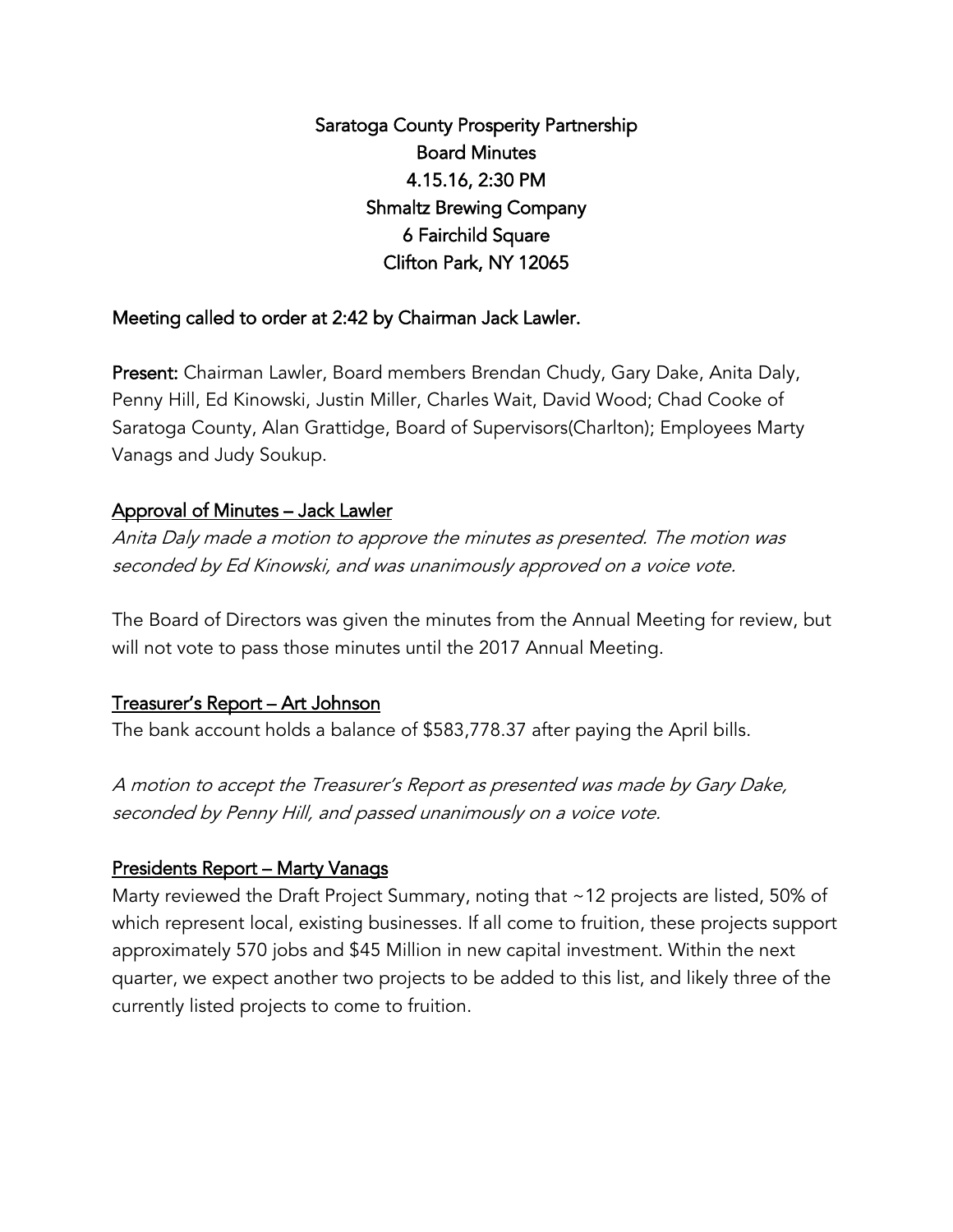Marty will be attending Live Xchange, heavy on the real estate side of Economic Development. It is like economic development speed dating. There are twelve meetings scheduled.

The BRE program is off to a great start. Six companies contacted us right away. Out of the four companies interviewed already, three have turned into projects on our Project Summary Draft list. This program is already successful based on this immediate feedback.

With the Next Wave Center, we are doing our due diligence to determine the best location for this building. The utilities in LFTC are a big factor in this decision. We would love to put it there, but this adds a huge cost to the project. Talks with the IDA and the LFTC are ongoing.

In May, the SEMI conference will be in town, and SCPP is a co-sponsor of an evening event. Additionally, we will be part of the State of NY booth at SemiconWEST.

## Government Relations Update – Alyssa McClenning

Marty gave the update in Alyssa's absence. Only a handful of Supervisors remain on our "to meet with" list. SCPP is working with the Saratoga Springs City Hall to provide strategic communications support for their summer trolley route. Marty is working with Michelle Madigan's "Smart City" group. Alyssa and Marty met with IEDC at their Federal Forum in DC- meeting with three out of our four Saratoga County Federal legislators.

The Partnership will be celebrating "Economic Development Week" from May 8-14th.

Assemblywoman Carrie Woerner asked the Partnership to lead an initiative to figure out how we can get more CFA dollars in Saratoga County.

# Communications & Marketing Report – Alyssa McClenning

In Alyssa's absence, the board was encouraged to review the report that was included in the packet and to contact Alyssa directly with any questions or feedback.

# Motions and Resolutions – Jack Lawler